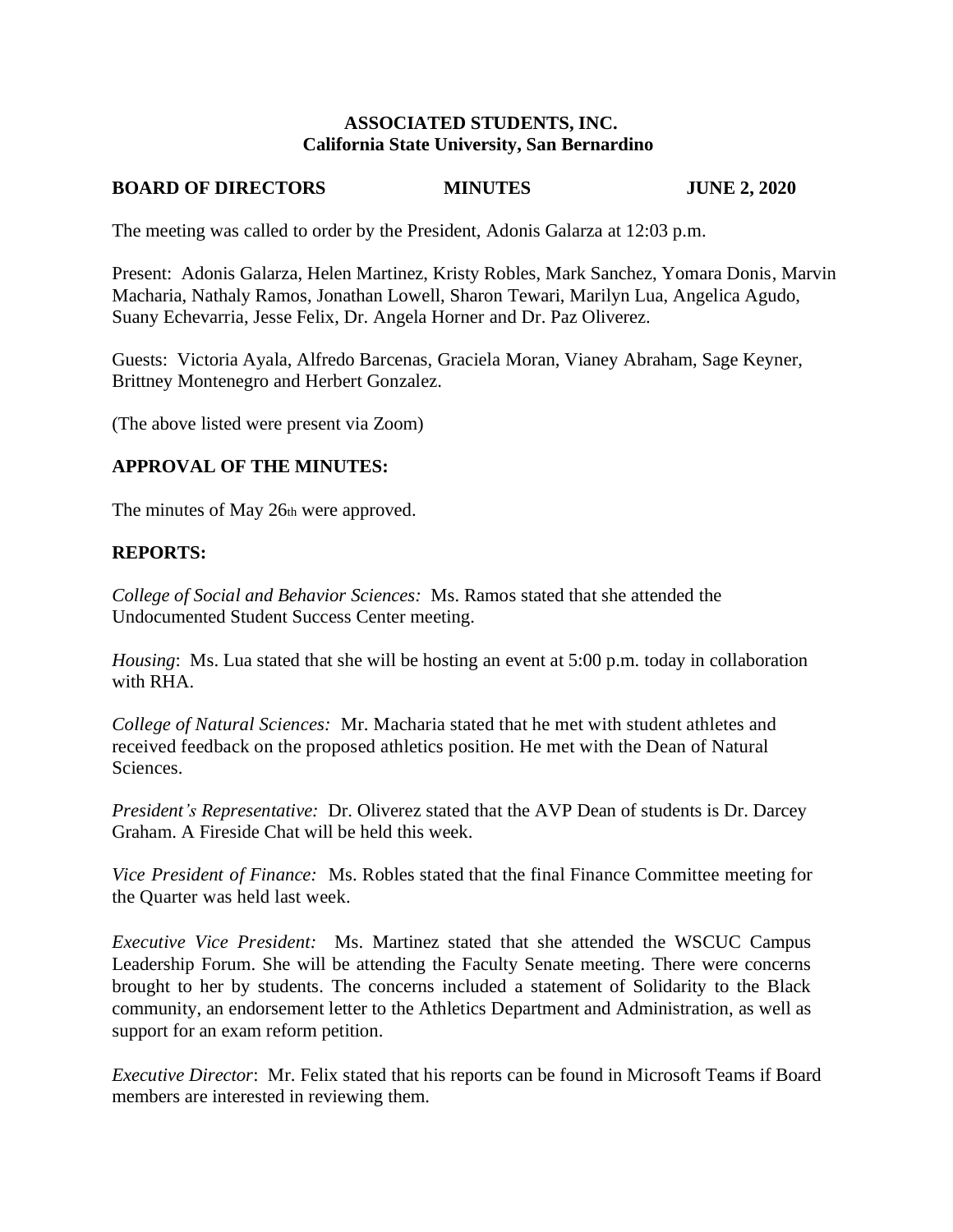*President:* Mr. Galarza stated that he attended a State of the Region meeting. He stated that the Executive team has been meeting to discuss the current issues.

### **ADOPTION OF AGENDA:**

M/S Macharia/Echevarria: To amend the agenda to add the following item:

BD 82-20: Discussion on the petition to have optional exams. Failed (0/11/1).

Mr. Barcenas advised not to add agenda items since it has not been publicized.

Mr. Galarza suggested holding a special BoD meeting to discuss this issue.

The agenda was adopted.

#### **OLD BUSINESS:**

### **BD 71-20 M/S Donis/Echevarria: Revision of the ASI Reserves Policy. (Third Reading)**

Ms. Donis stated that she did not receive any feedback or suggested changes to the policy.

Discussion followed with questions from the Board.

*Section 2, Operations:*

M/S: Macharia/Echevarria: To strike \$400,000.00 and replace with \$300,000.00. Passed (3/1/6).

Vote on motion as amended passed (12/0/0).

### **BD 73-20 M/S Donis/Echevarria: Revision of the ASI Bylaws. (Third Reading)**

M/S: Donis/Echevarria: To make the following changes:

*Article III, Section 8, Subsection B:*

To strike: "Two (2) hours per week" and replace with "three (3) hours per week".

*Article III, Section 9, Subsection A(1):*

To strike: "These reports must be placed with the agenda" and replace with "these reports must be placed on the ASI website."

The following Subsection was added: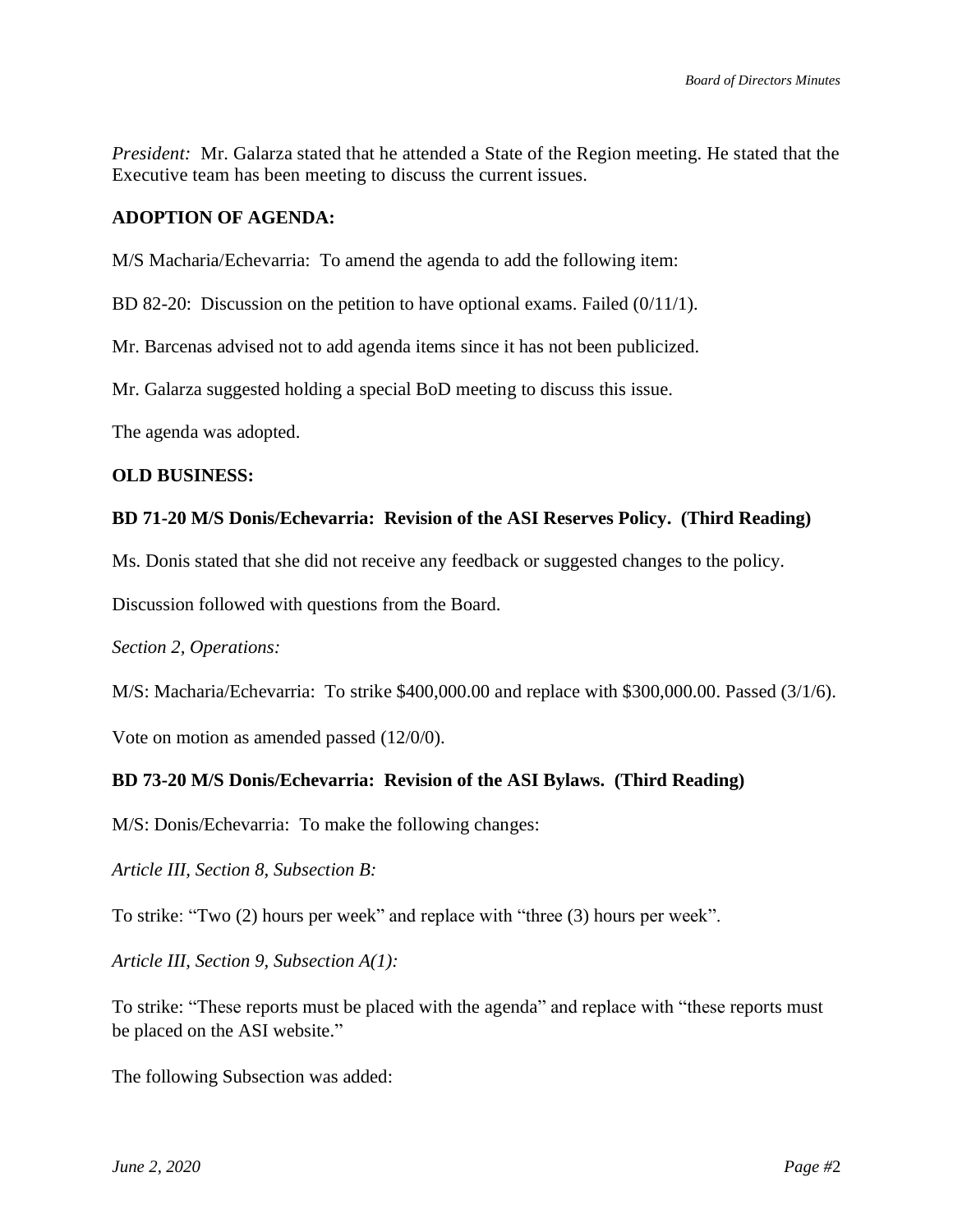*Article IV, Section 1, Subsection D(1b):*

To add: "Entitled to a supplemental scholarship to be indexed against the in-state fees designated and/or revised by the California State University Chancellor's Office. The supplemental scholarship only applies to the Fall, Winter and Spring quarters semesters of the elected executive officer's term of office. This scholarship may not be applied to past or future fees."

*Article IV, Section 1, Subsection D(2):*

To reinstate the supplemental scholarship.

*Article IV, Section 3, Subsection A(2b):*

To strike: "A bi-weekly basis" and replace with "a monthly basis".

*Article IV, Section 3, Subsection A(9):*

To strike: "Faculty Senate".

Passed (12/0/0).

*Article VI, Section 9:*

M/S: Donis/Agudo: To add the following Section and Subsections:

### 9. Lobby Corp.

- a. Purpose. The mission of the ASI Lobby Corps is to provide the means necessary to affect public policy on matters impacting higher education by lobbying to appropriate local and state officials.
- b. Membership
	- 1. Director of External Affairs (Chair) (Voting).
	- 2. ASI President or designee (ex-official) (Non-Voting).

 3. Two (2) Board Members confirmed by a majority vote of the filled BoD voting positions present at the BoD meeting (Voting).

 4. Six (6) students at large not employed or already serving in a leadership role within ASI, nominated by the Director of External Affairs and confirmed by a majority vote of the filled BoD positions present at the BoD meeting. (Voting).

5. Student Member appointments are for one fiscal year.

c. Powers

 1. Communicate with local government officials and advocate on behalf of the interests of Cal State San Bernardino in the California State University system.

 2. Organize lobbying trips to the State Capitol as part of the California Higher Education Student Summit.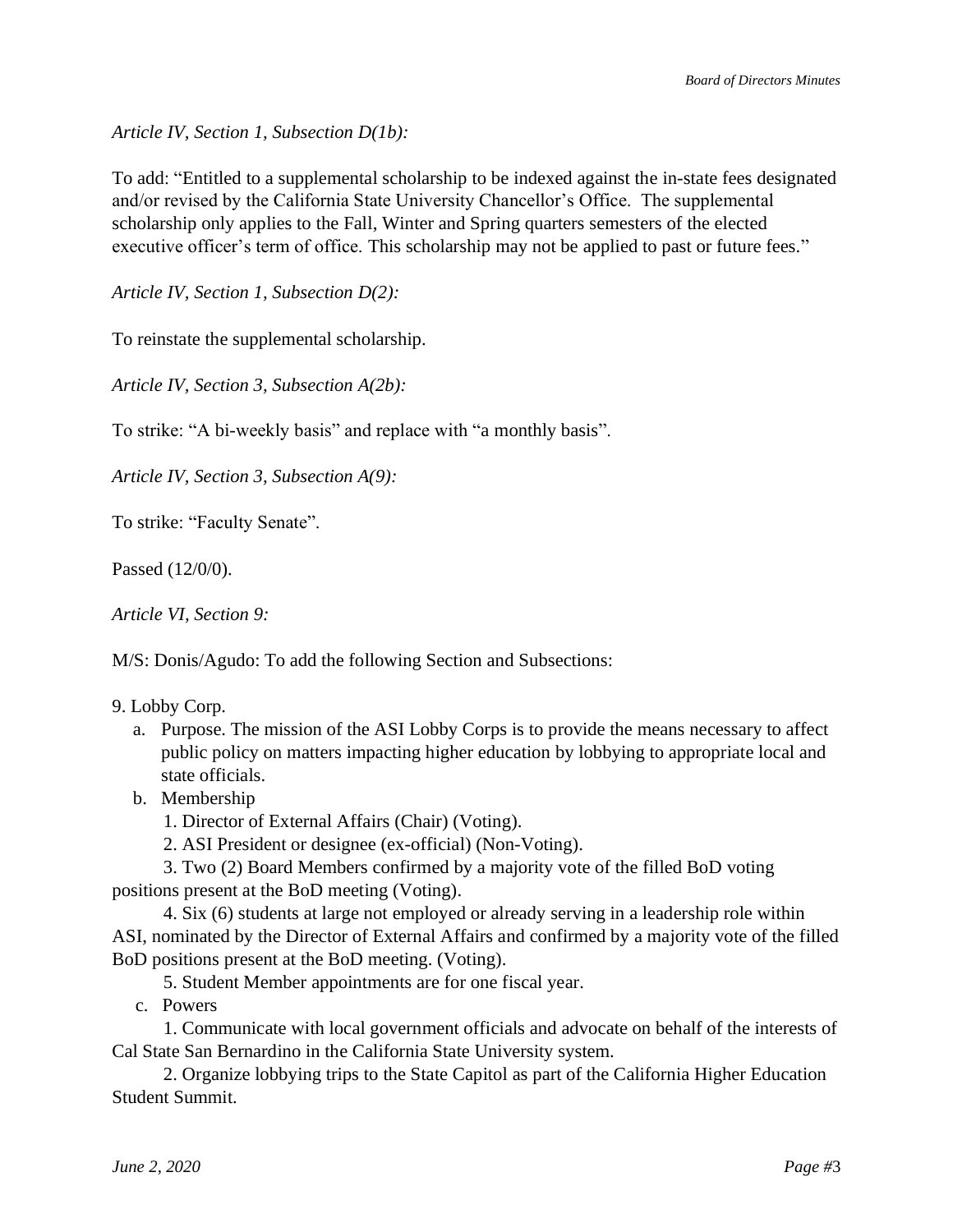3. Provide written legislative reports to the ASI BoD on legislation affecting higher education.

 4. Make recommendations to the ASI BoD on legislative issues they should take a position on.

5. Appoint a Vice Chair among the membership listed in subsection b. Passed (11/0/0).

*Article III, Section 2, Subsection A(11):*

M/S: Macharia/Donis: To add "one (1) Director representing athletics" (current or former CSUSB student athlete). Passed (11/0/1).

Vote on motion as amended passed (12/0/0).

### **BD 75-20 M/S Donis/Echevarria: Revision of the ASI Club Allocation Budget Policy. (Second Reading)**

Ms. Robles briefly reviewed some changes made to the policy. She explained that some of the language was revised.

The following Subsection was added:

*Section 1, Subsection B:*

"Consider verbiage that memorializes that the CAB committee can only approve funds for the fiscal year that they are serving except for conferences. The CAB committee should be able to pay for summer conferences as long as the reimbursement is processed prior to the close of the fiscal year".

*Section 1, Subsection E:*

To add: "Penalties can be contested to the ASI Board of Directors. Decisions made by the ASI Board of Directors will be considered final."

*Section 1, Subsection F:*

To strike: "At least two student representatives" and replace with "At least one student representative".

To add: "Only individuals who completed a CAB workshop can submit requests, present to the CAB committee and file an FRF. These individuals may bring other members of their organization with them to present to the CAB Committee".

The following Subsection was removed: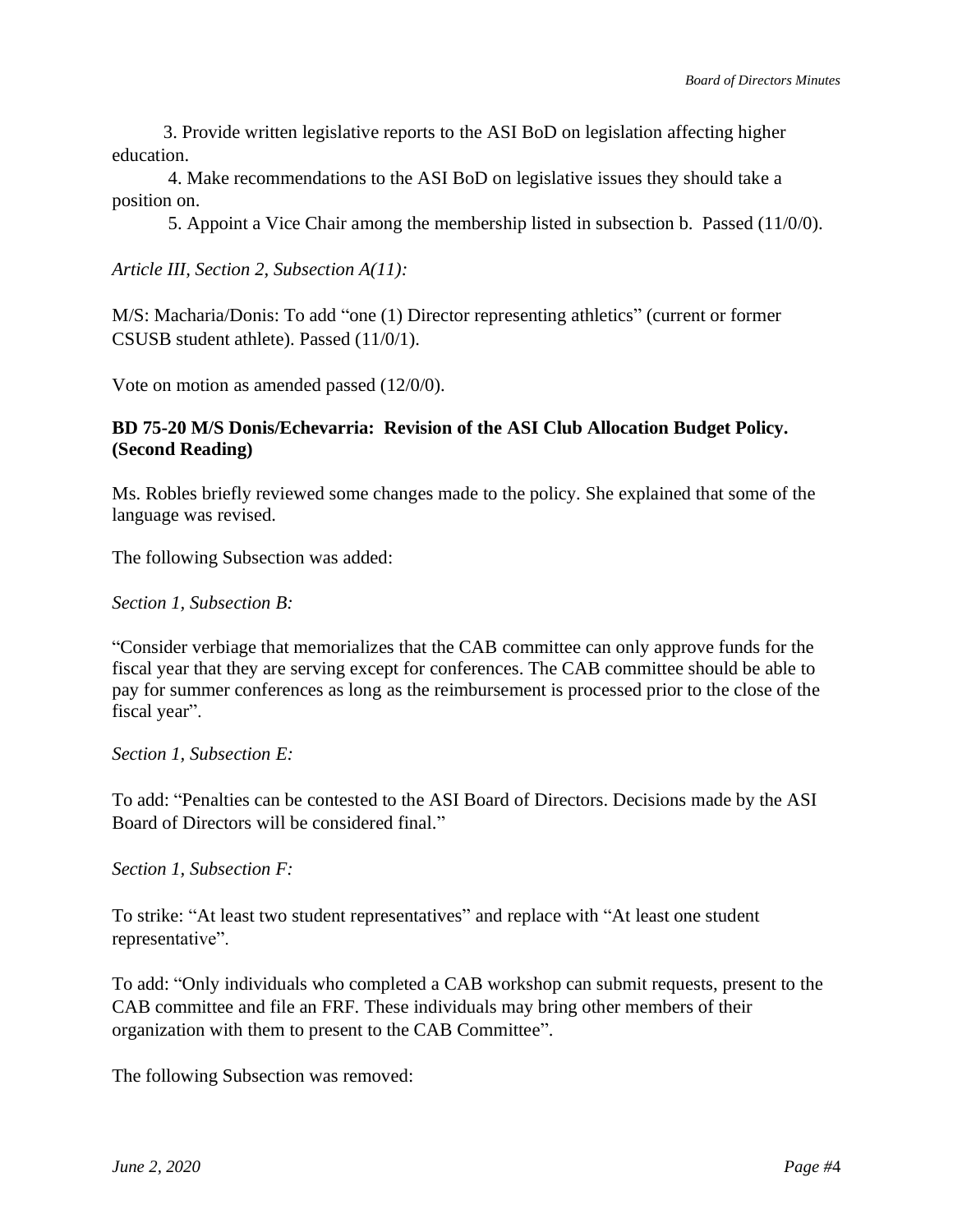## *Section 2, Subsection A:*

To strike: "The ASI Vice President for Finance will establish and forward deadlines for clubs to submit funding request forms to the Office of Student Engagement (OSE). OSE will then disseminate these dates to the clubs. This deadline shall be no less than five business days prior to the CAB Committee Meeting at which the club/organization would like to present. It is important that the FRF and all required supporting documents be submitted by the deadline date(s). The CAB Committee will not vote on funding approval 72 hours prior to the event."

### *Section 2, Subsection D:*

To strike: "no less than five business days prior to the CAB Committee Meeting at which the club/organization would like to present." And replace with "at least 3 weeks prior to the event and Tuesday before 12:00 p.m. in order to be placed on the next CAB committee meeting."

The following Subsection was added:

*Section 3, Subsection C(1b-8):*

"To be reimbursed for conferences fees, the following must be provided with the requisition form: Conference announcement (stating the name, date, and location), and registration costs, list of all attendees."

The following Subsection was added:

*Section 3, Subsection C(4d):*

"To be reimbursed for food/beverages, the following must be attached to the requisition form: Flyer stating, "open to all students", number of attendees written on requisition (if over 10), list of all attendees (if under 10)."

The following Section was added:

*Section 3, Subsection C(6):*

6. Organization Promotional Items

a. Organizations may receive up to \$400 per academic year for promotional items.

 b. This category includes items for clubs/organizations personal use such as shirts, E-Z Up tents, marketing materials, etc. A promotional item is one that is considered to advance or market an organization's mission.

 c. In order to be considered for this funding, clubs must present proposed item design to the Finance Committee. Only designs approved by the Finance Committee are eligible for reimbursement.

d. Finance Committee has the ability to request ASI logo on materials.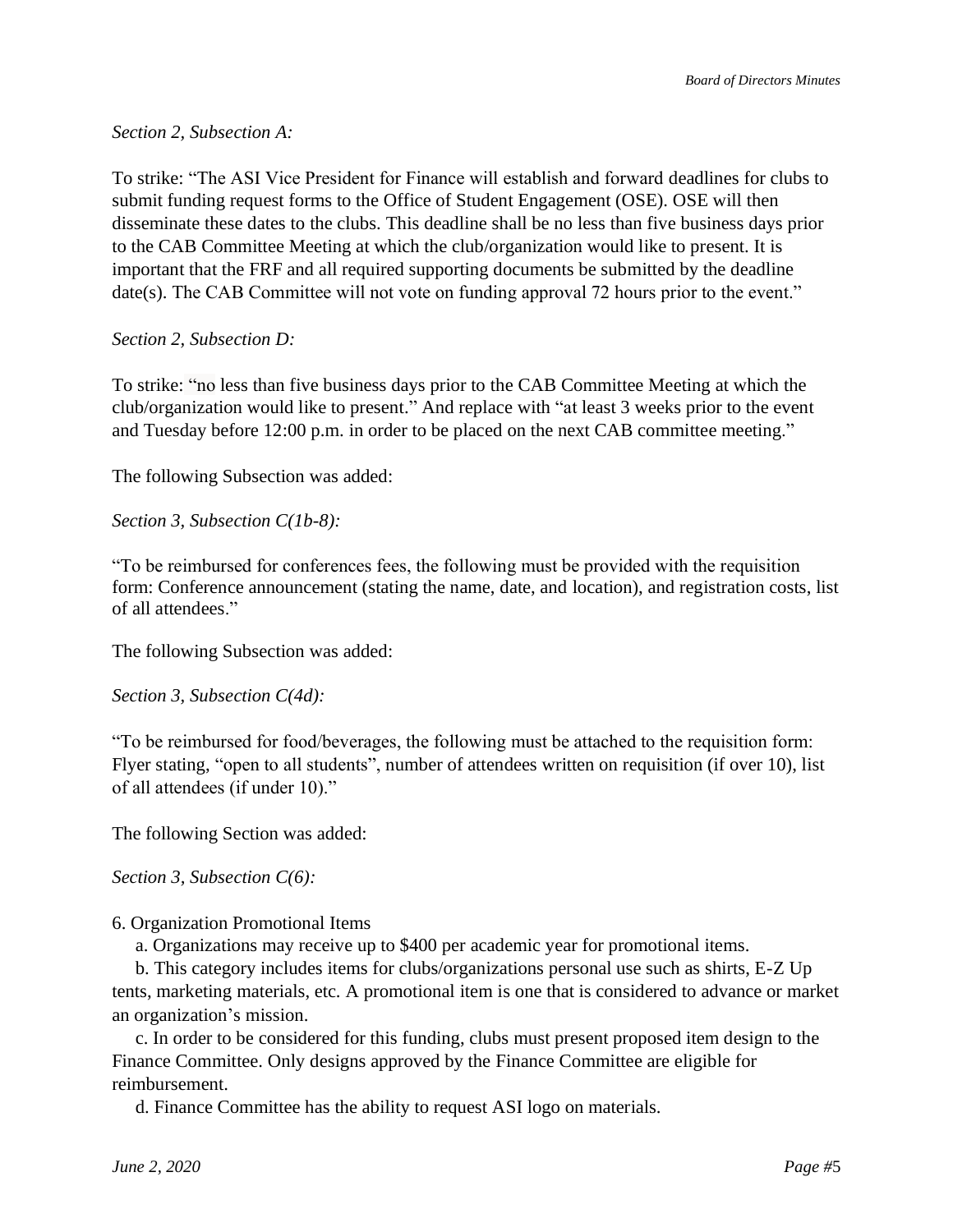M/S: Donis/Felix: To table BD 75-20 until next week's meeting. Passed (12/0/0).

## **BD 77-20 M/S Donis/Echevarria: Permission to transfer \$15,000.00 from Club Allocation Budget – Special Events (660900-RN001-A5000) to Grant & Service Programs – ASI Donations (660723-RN001-A4700) to fund chartered clubs and organizations that were allocated Spring 2020 CAB Funds which are unusable due to COVID-19 with funds undistributed to student organizations being returned to ASI before the close of the year.**

Ms. Robles explained that students voted to ensure funds were available to clubs/organizations, however, due to the campus being closed, this has affected the ability to fund events. The best way to honor students would be to utilize those funds as directed.

Mr. Felix commended Ms. Robles for her work.

Passed (11/0/1).

### **NEW BUSINESS:**

### **BD 79-20 M/S Donis/Lowell: Approval to dissolve the ASI Lobby Corp Policy and Procedures. (First Reading).**

Ms. Donis explained that part of the policy was added to the bylaws, therefore, she is asking to dissolve this policy.

Mr. Galarza stated that this item will be brought to the Board next week for its second reading.

Discussion closed.

### **BD 80-20 M/S Donis/Lua: Revision of the ASI Gift Acceptance Policy. (First Reading).**

Ms. Donis deferred to Mr. Barcenas.

Mr. Barcenas stated that this policy explains that gifts are generally funds received from an individual, corporation or foundations that may come in a variety of forms. Gifts may come with or without restrictions or may designate a particular program or activity to which the funds or resources should be directed. A gift is an irrevocable transfer of money or property that arrives with no quid pro quo or expectation of return of service or product and no contractual requirement accompanying it. He recommended that the Board review the policy and give any feedback at next week's second reading.

Discussion closed.

### **BD 81-20 M/S Donis/Felix: Revision of the ASI Conference Attendees Policy. (First Reading).**